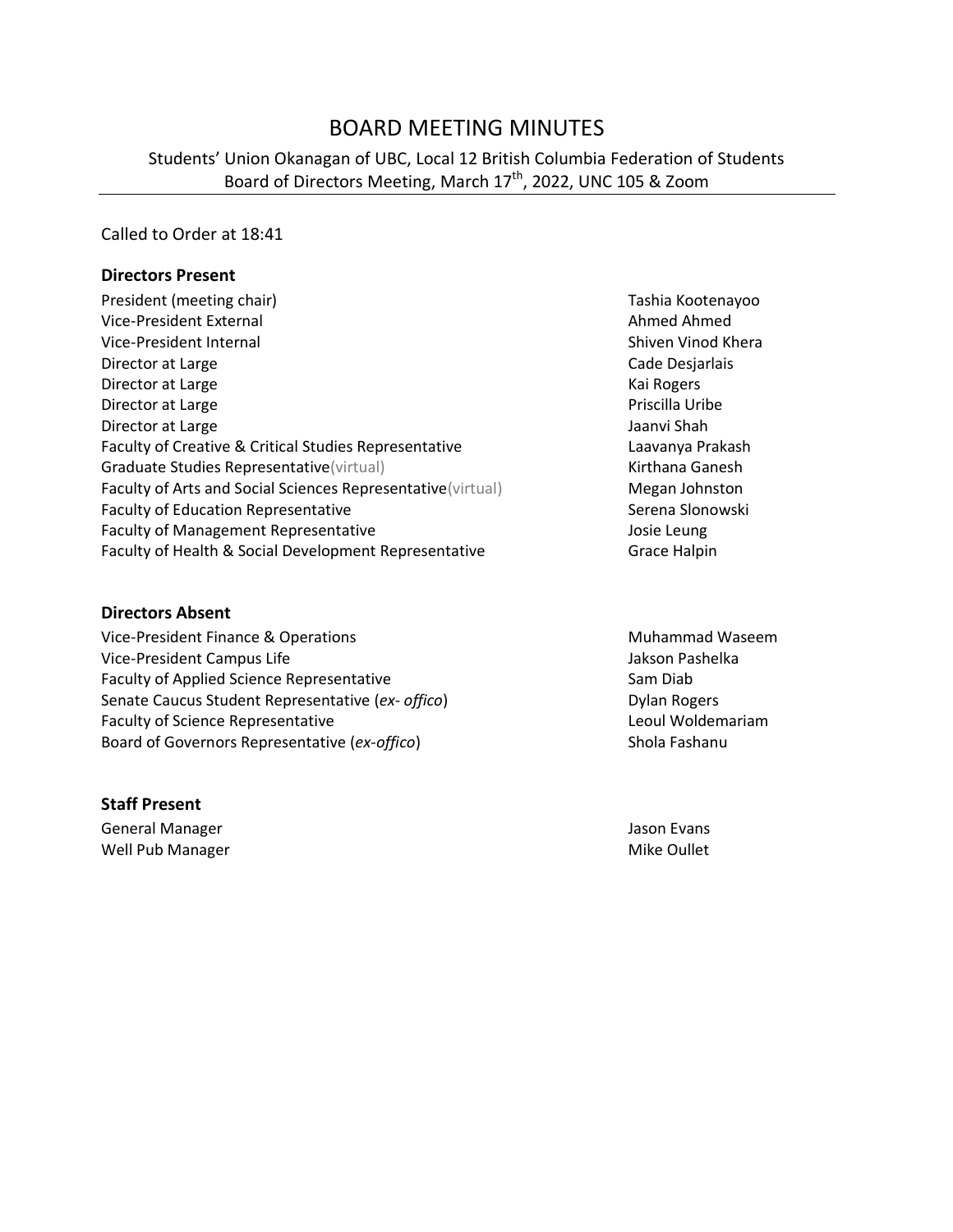#### **1.** ACKNOWLEDGEMENT OF TERRITORY

*We would like to acknowledge that we are on the traditional, ancestral territory of the Okanagan Nation. We would like to recognize that learning happened in this place long before this institution was established. It's important that we understand that we are very privileged to be living, working, and learning in these territories that are not our own.*

## **2.** ADOPTION OF AGENDA AND REVIEW OF MEMBERSHIP

22/03/17.01 Desjarlais/Khera Be it resolved that the agenda be adopted. Carried

## **3.** ADOPTION OF MINUTES FROM PREVIOUS MEETINGS

22/03/17.02

Rogers/Johnston

Be it resolved that minutes of the meeting held March 3<sup>rd</sup>, 2022 be adopted.

Carried

22/03/17.03

Prakash/Halpin

Be it resolved that minutes of the emergency meeting held March  $7<sup>th</sup>$ , 2022 be adopted. Carried

#### **4.** PRESENTATIONS

**5.** OLD BUSINESS

#### **5.1 Mask Mandate**

22/03/17.04

Rogers/Desjarlais

Whereas the Chief Medical Health Officer has determined that masks are no longer required, be it resolved that masks no longer be required in SUO spaces.

Carried

Kootenayoo abstained

#### **5.2 Proof of Vaccine**

22/03/17.05

Desjarlais/Ahmed

Whereas UBC has officially ended the Thrive vaccination testing policy,

Whereas the Government Health Officer of British Columbia has begun the easing of COVID-19 restrictions,

Be it resolved that Directors of the board, as well as any member of the Union attending in person Board of Directors meetings, no longer need proof of being fully vaccinated.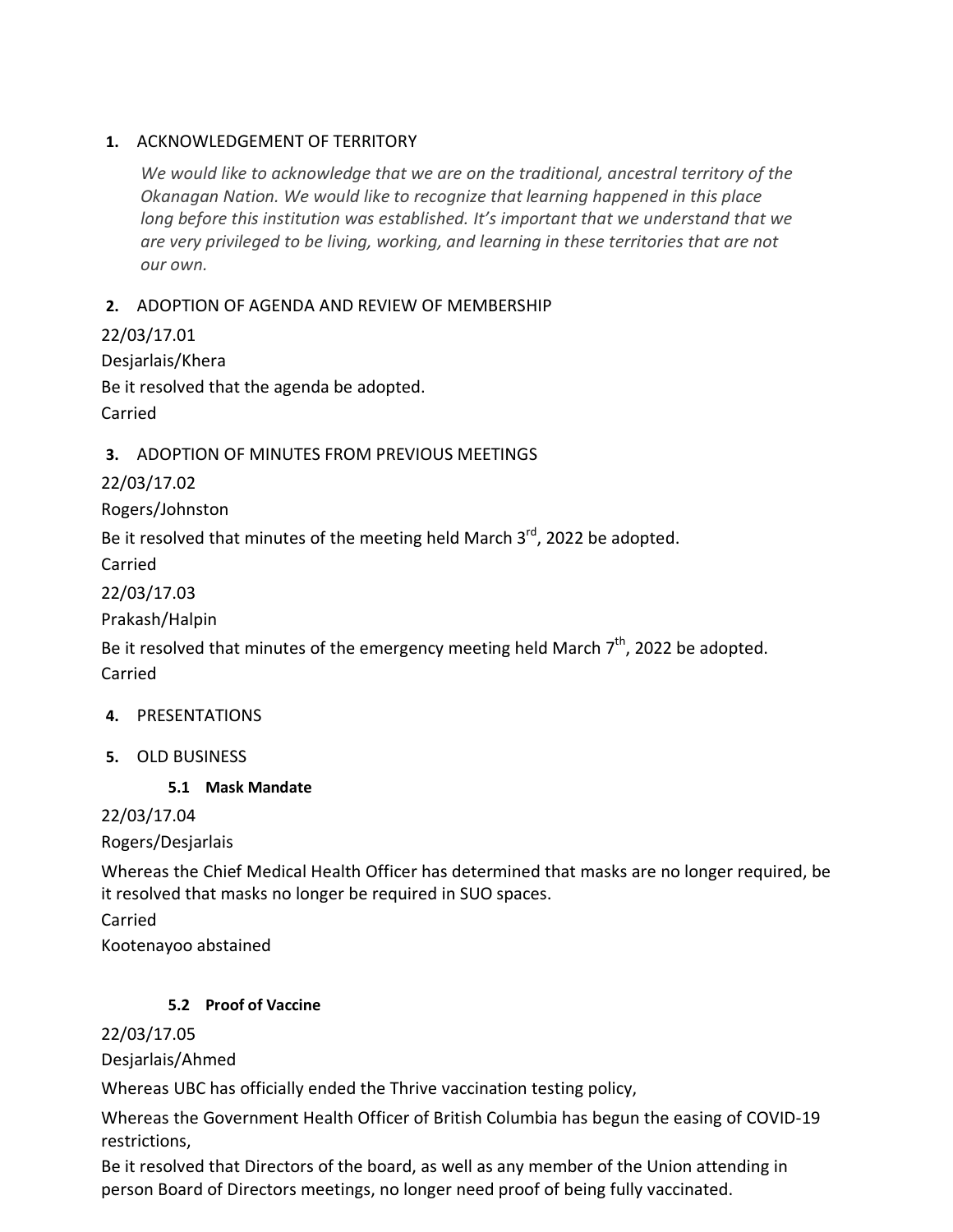Carried Kootenayoo and Prakash abstained

## **6.** EXECUTIVE REPORTS

#### **7.** COMMITTEE BUSINESS

#### **7.1 Executive Committee**

22/03/17.06

Prakash/Halpin

Be it resolved that minutes of the meeting held March  $1<sup>st</sup>$ , 2022 be adopted.

Carried

22/03/17.07

Ganesh/Ahmed

Be it resolved that minutes of the meeting held March 15<sup>th</sup>, 2022 be adopted.

Carried

## **7.2 Finance Committee**

- **7.3 Policy Committee**
- **7.4 Campus Life Committee**
- **7.5 Campaigns Committee**
- **7.6 Oversight Committee**
- **7.7 Graduate Student Committee**

## 22/03/17.08

Ganesh/Ahmed

Be it resolved that minutes of the meeting held March 4<sup>th</sup>, 2022 be adopted.

Carried

## 22/03/17.09

Ganesh/Ahmed

Be it resolved that the graduate student honorarium be distributed as follows:

| Nibirh Jawad        | \$50 |
|---------------------|------|
| Anne Claret         | \$50 |
| Vikas Kumar         | \$50 |
| <b>Emily Comeau</b> | \$50 |

Carried

## **8.** REPORT ON UNIVERSITY RELATIONS

#### **8.1 Board of Governors**

22/03/17.10 Kootenayoo/Desjarlais